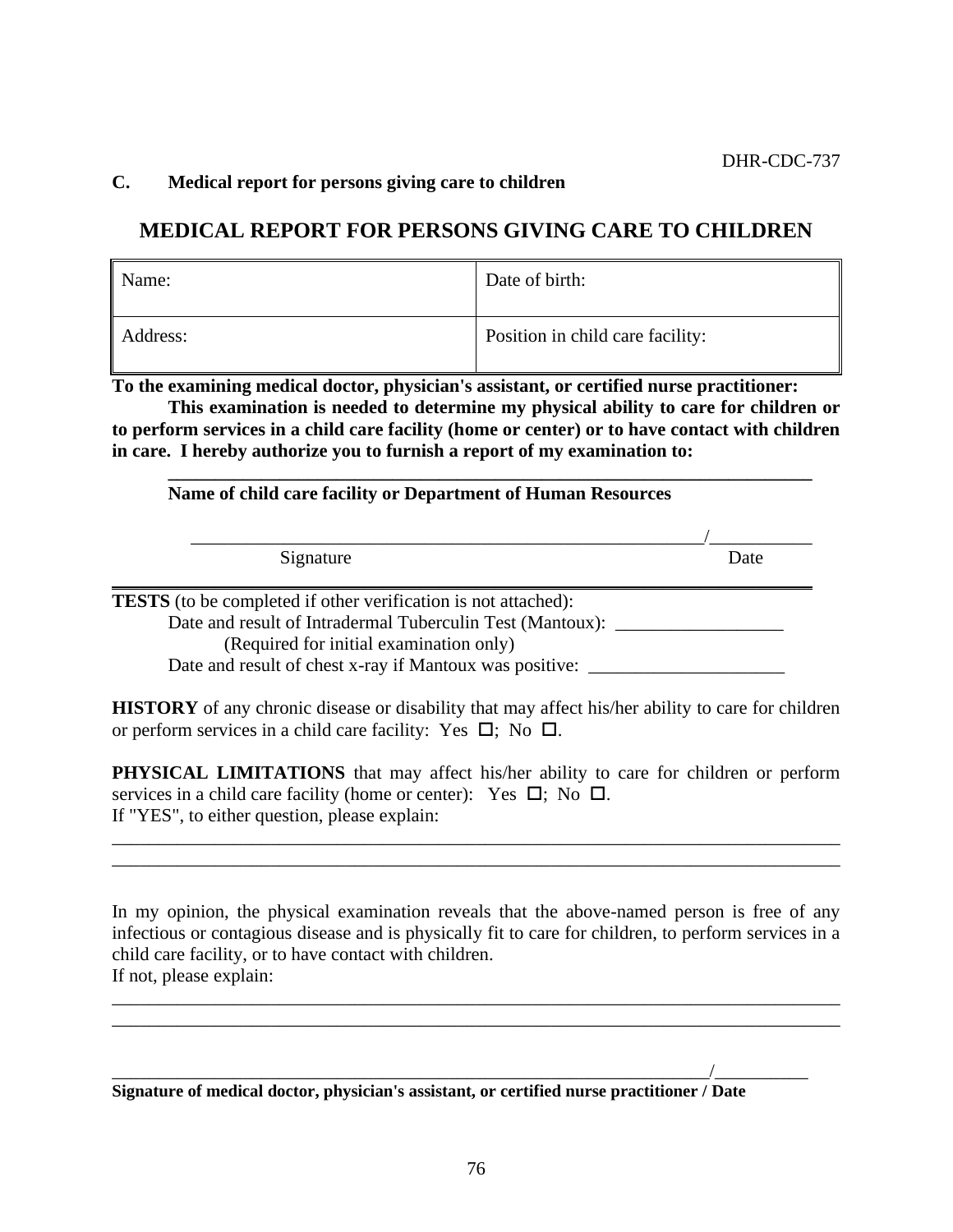# **D. Application form for staff**

# **DHR–CDC-1947**

#### **APPLICATION FORM FOR STAFF**

**(including caregivers, employees, teachers, substitutes, volunteers, cooks, bus drivers, domestic workers)**

Date of Application \_\_\_\_\_\_\_\_\_\_\_\_\_\_\_\_\_\_\_\_\_\_\_\_\_\_\_\_

Position \_\_\_\_\_\_\_\_\_\_\_\_\_\_\_\_\_\_\_\_\_\_\_\_\_\_\_\_ **Date Hired** \_\_\_\_\_\_\_\_\_\_\_\_\_\_\_\_\_\_\_\_\_\_\_\_\_\_\_\_

| Name:                    |                  |       |                |                                             |
|--------------------------|------------------|-------|----------------|---------------------------------------------|
|                          | Last             | First | Middle         | Maiden (if applicable)                      |
| <b>Address:</b>          | Street:<br>City: |       |                | Zip Code                                    |
| Telephone Number: (      |                  |       | Date of Birth: |                                             |
| Driver's License Number: |                  |       |                | <b>Expiration Date of Driver's license:</b> |

#### **EDUCATION:**

| <b>EDUCATION</b> | <b>School/Institution</b> | <b>Dates</b><br><b>Attended</b> | Diploma/Degree/<br><b>Certificate</b> |
|------------------|---------------------------|---------------------------------|---------------------------------------|
| Elementary       |                           |                                 |                                       |
| High School      |                           |                                 |                                       |
| College          |                           |                                 |                                       |
| Graduate         |                           |                                 |                                       |
| Other            |                           |                                 |                                       |

#### **CHILD CARE TRAINING:**

List all courses, workshops, and conferences related to child development and early childhood education. Attach additional pages if necessary. Attach copies of certificates received.

| Title of course/<br>Workshop/conference | <b>Sponsor</b> | Location | Date(s) | Number of<br>hours |
|-----------------------------------------|----------------|----------|---------|--------------------|
|                                         |                |          |         |                    |
|                                         |                |          |         |                    |
|                                         |                |          |         |                    |
|                                         |                |          |         |                    |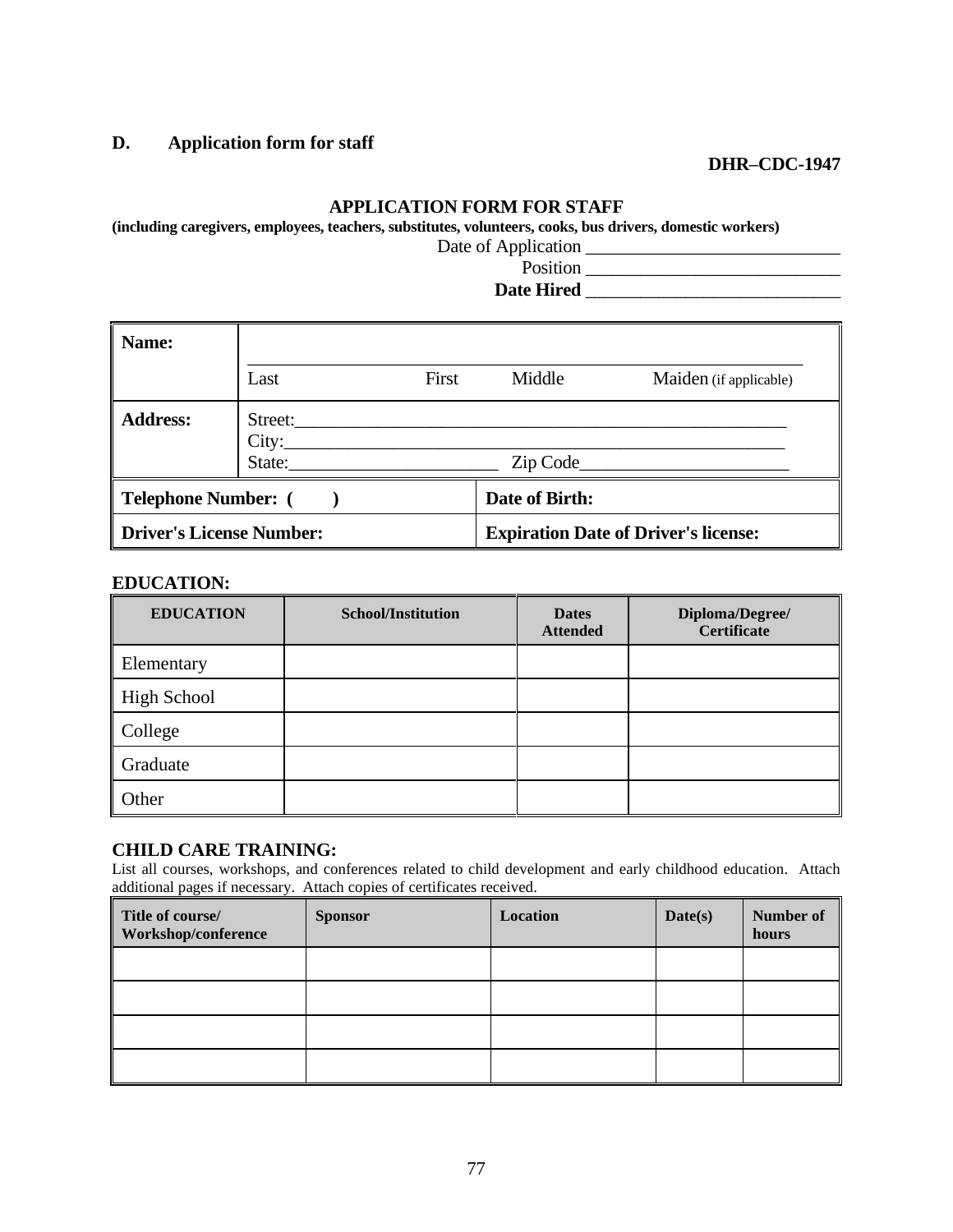# **EMPLOYMENT HISTORY:**

List in order beginning with your most recent employment. Attach additional pages if necessary.

| <b>Employer</b> | <b>Employer's Address</b> | <b>Position/Job</b> | Date(s)<br>Worked | <b>Reason for</b><br>leaving |
|-----------------|---------------------------|---------------------|-------------------|------------------------------|
|                 |                           |                     |                   |                              |
|                 |                           |                     |                   |                              |
|                 |                           |                     |                   |                              |
|                 |                           |                     |                   |                              |

#### **REFERENCES:**

List at least three persons who are not related to you by blood, marriage, or adoption. to be contacted as references. **At least one must be a former employer**. Addresses must be complete and accurate.

|          |               | Last |                 | First            | <b>Middle</b>           |
|----------|---------------|------|-----------------|------------------|-------------------------|
|          |               |      |                 |                  |                         |
|          | <b>Street</b> |      |                 | <b>City</b>      |                         |
|          |               |      |                 |                  |                         |
|          | <b>State</b>  |      | Zip Code        | <b>Area Code</b> | <b>Telephone Number</b> |
|          |               |      |                 |                  |                         |
|          | Last          |      | First           | <b>Middle</b>    |                         |
|          |               |      |                 |                  |                         |
|          | <b>Street</b> |      |                 | <b>City</b>      |                         |
|          |               |      |                 |                  |                         |
|          | <b>State</b>  |      | Zip Code        | <b>Area Code</b> | <b>Telephone Number</b> |
|          |               |      |                 |                  |                         |
|          | Last          |      | First           | <b>Middle</b>    |                         |
| Address: |               |      |                 |                  |                         |
|          | <b>Street</b> |      |                 | <b>City</b>      |                         |
|          |               |      |                 |                  |                         |
|          | <b>State</b>  |      | <b>Zip Code</b> | <b>Area Code</b> | <b>Telephone Number</b> |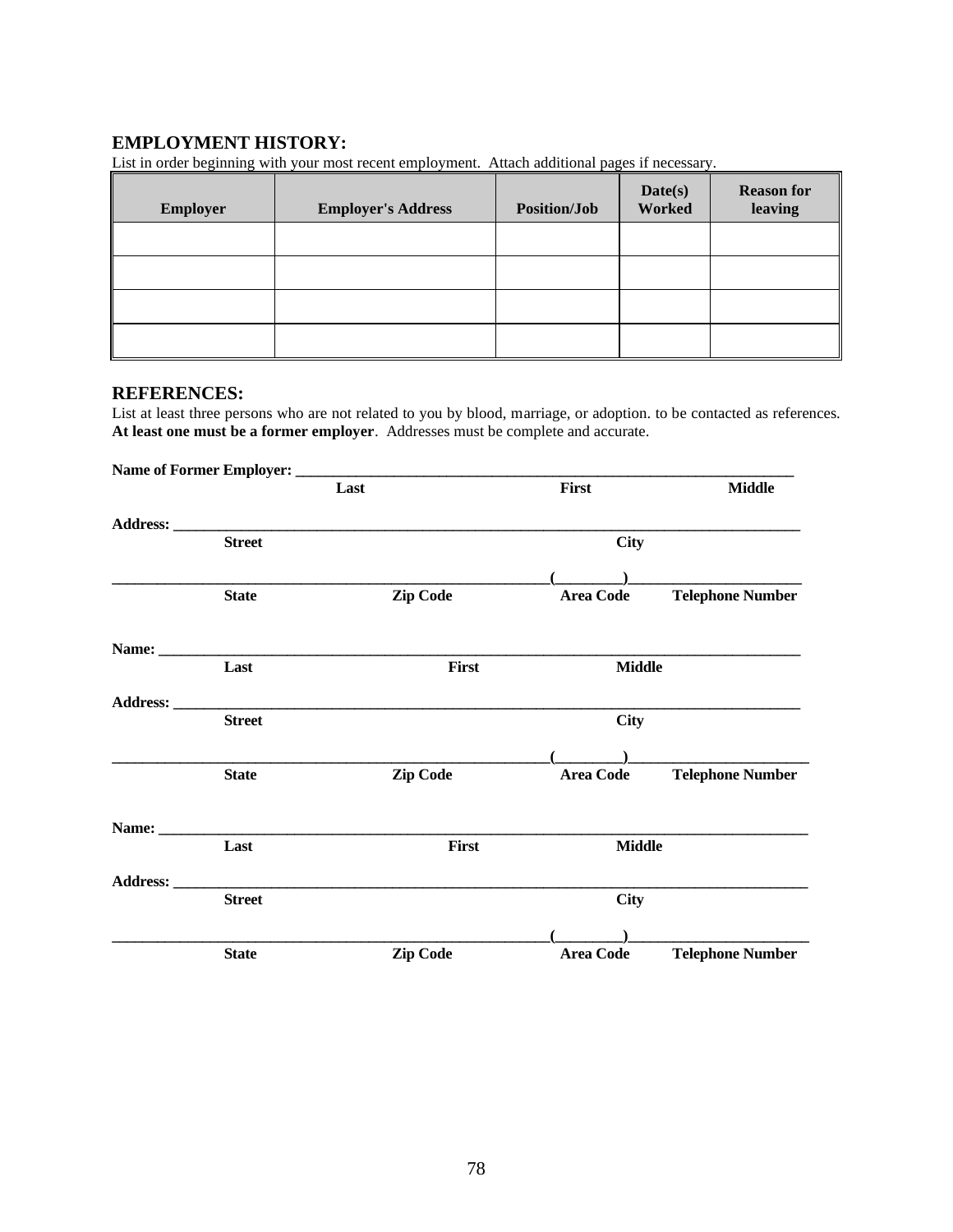#### **Criminal History Background Information Checks:**

In accordance with Alabama law, (Code of Alabama 1975, Title 38, Chapter 13, effective November 1, 2000), the criminal history background information check shall be completed on each substitute, caregiver, volunteer, and domestic worker, as well as any other person who has contact with the children or unsupervised access to the children shall be reviewed.

#### **Current Criminal Charges**:

Are there any current criminal charges against you? \_\_\_\_\_\_\_\_\_\_\_\_\_\_\_\_\_\_\_\_\_\_\_If yes, give details. \_\_\_\_\_\_\_\_\_\_

#### **Clearance of State Central Registry on Child Abuse/Neglect:**

A completed REQUEST FOR CLEARANCE OF STATE CENTRAL REGISTRY ON CHILD ABUSE/NEGLECT (DHR-DFC-1598) shall be obtained for each caregiver, substitute, volunteer, domestic worker, and any other person who has contact with the children or unsupervised access to the children.

\_\_\_\_\_\_\_\_\_\_\_\_\_\_\_\_\_\_\_\_\_\_\_\_\_\_\_\_\_\_\_\_\_\_\_\_\_\_\_\_\_\_\_\_\_\_\_\_\_\_\_\_\_\_\_\_\_\_\_\_\_\_\_\_\_\_\_\_\_\_\_\_\_\_\_\_\_\_ \_\_\_\_\_\_\_\_\_\_\_\_\_\_\_\_\_\_\_\_\_\_\_\_\_\_\_\_\_\_\_\_\_\_\_\_\_\_\_\_\_\_\_\_\_\_\_\_\_\_\_\_\_\_\_\_\_\_\_\_\_\_\_\_\_\_\_\_\_\_\_\_\_\_\_\_\_\_ \_\_\_\_\_\_\_\_\_\_\_\_\_\_\_\_\_\_\_\_\_\_\_\_\_\_\_\_\_\_\_\_\_\_\_\_\_\_\_\_\_\_\_\_\_\_\_\_\_\_\_\_\_\_\_\_\_\_\_\_\_\_\_\_\_\_\_\_\_\_\_\_\_\_\_\_\_\_

**By signing this form, I am affirming that the above statements I have made are true and factual to the best of my knowledge; and I am granting permission for all persons, organizations, or agencies listed above to be contacted for information regarding my background.**

**\_\_\_\_\_\_\_\_\_\_\_\_\_\_\_\_\_\_\_\_\_\_\_\_\_\_\_\_\_\_\_\_\_\_\_\_\_\_\_\_\_\_\_\_\_\_\_\_\_\_\_\_\_\_\_\_\_**

**Signature Date**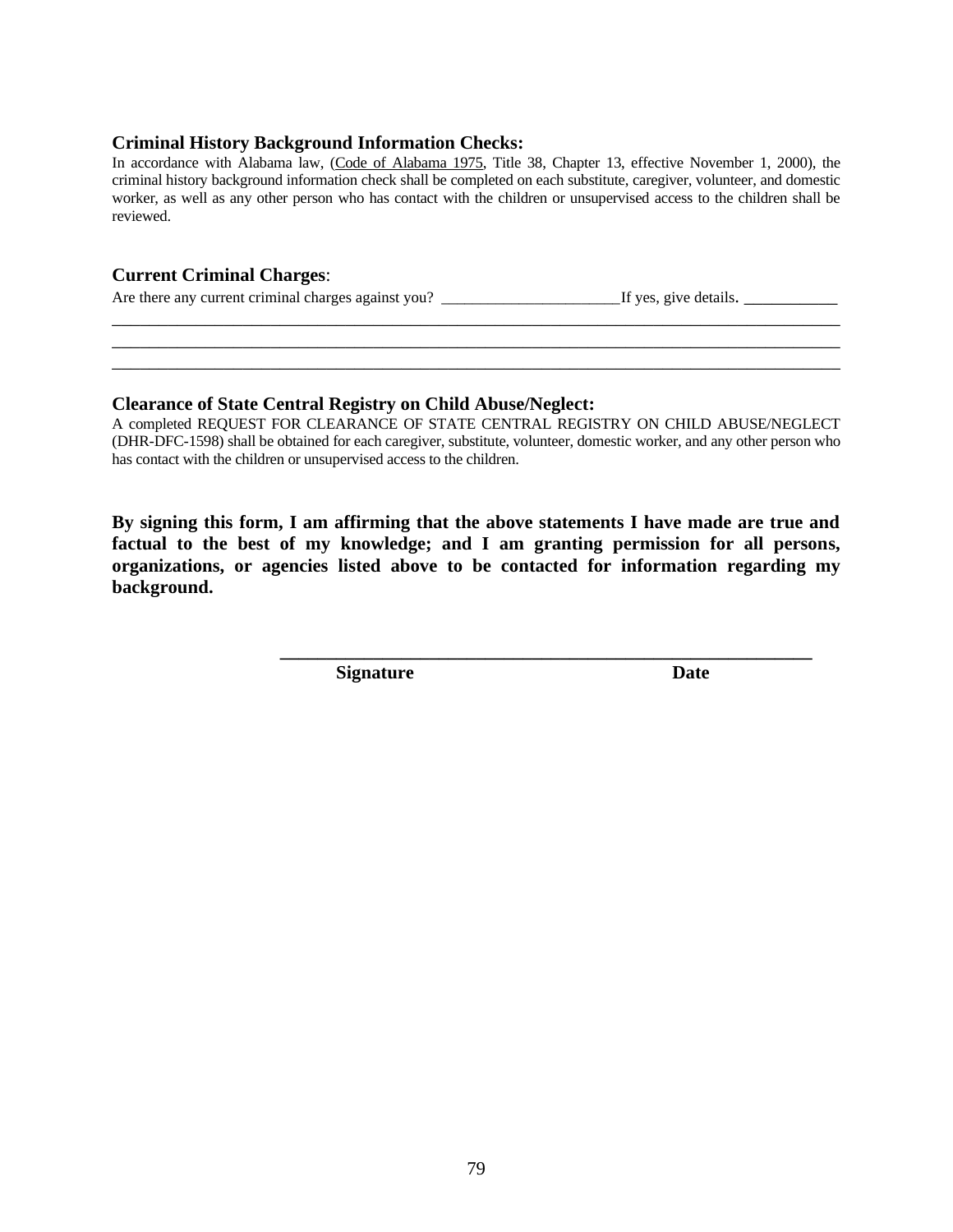**E. Reference form**

**DHR-CDC-1948**

| <b>REFERENCE FORM</b> |  |
|-----------------------|--|
|-----------------------|--|

| (Reference Contact)                                                                                                                                                                                                                                                                   |                        |                                                                                                                                                                                                                                             |  |
|---------------------------------------------------------------------------------------------------------------------------------------------------------------------------------------------------------------------------------------------------------------------------------------|------------------------|---------------------------------------------------------------------------------------------------------------------------------------------------------------------------------------------------------------------------------------------|--|
|                                                                                                                                                                                                                                                                                       |                        |                                                                                                                                                                                                                                             |  |
| (City)<br>(Street)                                                                                                                                                                                                                                                                    | (State)                | (Zip Code)                                                                                                                                                                                                                                  |  |
|                                                                                                                                                                                                                                                                                       |                        | has applied to work in a child care facility (home or center)                                                                                                                                                                               |  |
| (Name of applicant)                                                                                                                                                                                                                                                                   |                        |                                                                                                                                                                                                                                             |  |
| as a __________________________. He/she has given your name as a person to be (Position)                                                                                                                                                                                              |                        |                                                                                                                                                                                                                                             |  |
| contacted for information regarding his/her character, suitability to work with children and<br>previous or prospective job performance. Please answer the following questions and provide any<br>additional comments that could be helpful. Your response will be kept confidential. |                        |                                                                                                                                                                                                                                             |  |
| 1. How long have you known this person?<br><u>Letting the contract of the set of the set of the set of the set of the set of the set of the set of the set of the set of the set of the set of the set of the set of the set of th</u>                                                |                        |                                                                                                                                                                                                                                             |  |
| 2. What is/was your relationship with this person? (friend, employer, pastor, neighbor, etc.)                                                                                                                                                                                         |                        |                                                                                                                                                                                                                                             |  |
| 3. In your opinion, is this person:<br>Dependable? Yes $\square$ No $\square$<br>Honest?<br>Yes $\Box$ No $\Box$<br>Even-tempered? Yes $\square$ No $\square$ .                                                                                                                       |                        | <u> 1989 - Johann John Stone, mars and de final and de final and de final and de final and de final and de final</u><br><u> 1980 - Johann Barbara, martxa alemaniar argumento este alemaniar alemaniar alemaniar alemaniar alemaniar al</u> |  |
| 4. To your knowledge, does this person:                                                                                                                                                                                                                                               |                        | Comments:                                                                                                                                                                                                                                   |  |
| Use drugs?                                                                                                                                                                                                                                                                            | $Yes \Box No \Box$     |                                                                                                                                                                                                                                             |  |
| Drink excessively? Yes $\square$ No $\square$<br>Use abusive language? Yes $\square$ No $\square$ .                                                                                                                                                                                   |                        | <u> 1989 - Johann Stoff, amerikansk politiker (* 1908)</u>                                                                                                                                                                                  |  |
| 5. If you are/were an employer of this person, describe the type of work the person does/did and<br>the quality of the work he/she performed. What was the reason for the person leaving your<br>employment, if applicable?                                                           |                        |                                                                                                                                                                                                                                             |  |
| 6. If you have young children, would you leave your own child/children in the care of this<br>person? Yes $\square$<br>No <sub>1</sub>                                                                                                                                                | If no, please explain. |                                                                                                                                                                                                                                             |  |

\_\_\_\_\_\_\_\_\_\_\_\_\_\_\_\_\_\_\_\_\_\_\_\_\_\_\_\_\_\_\_\_\_\_\_\_\_\_\_\_\_\_\_\_\_\_\_\_\_\_\_\_\_\_\_\_\_\_\_\_\_\_\_\_\_\_\_\_\_\_\_\_\_\_\_\_\_ \_\_\_\_\_\_\_\_\_\_\_\_\_\_\_\_\_\_\_\_\_\_\_\_\_\_\_\_\_\_\_\_\_\_\_\_\_\_\_\_\_\_\_\_\_\_\_\_\_\_\_\_\_\_\_\_\_\_\_\_\_\_\_\_\_\_\_\_\_\_\_\_\_\_\_\_\_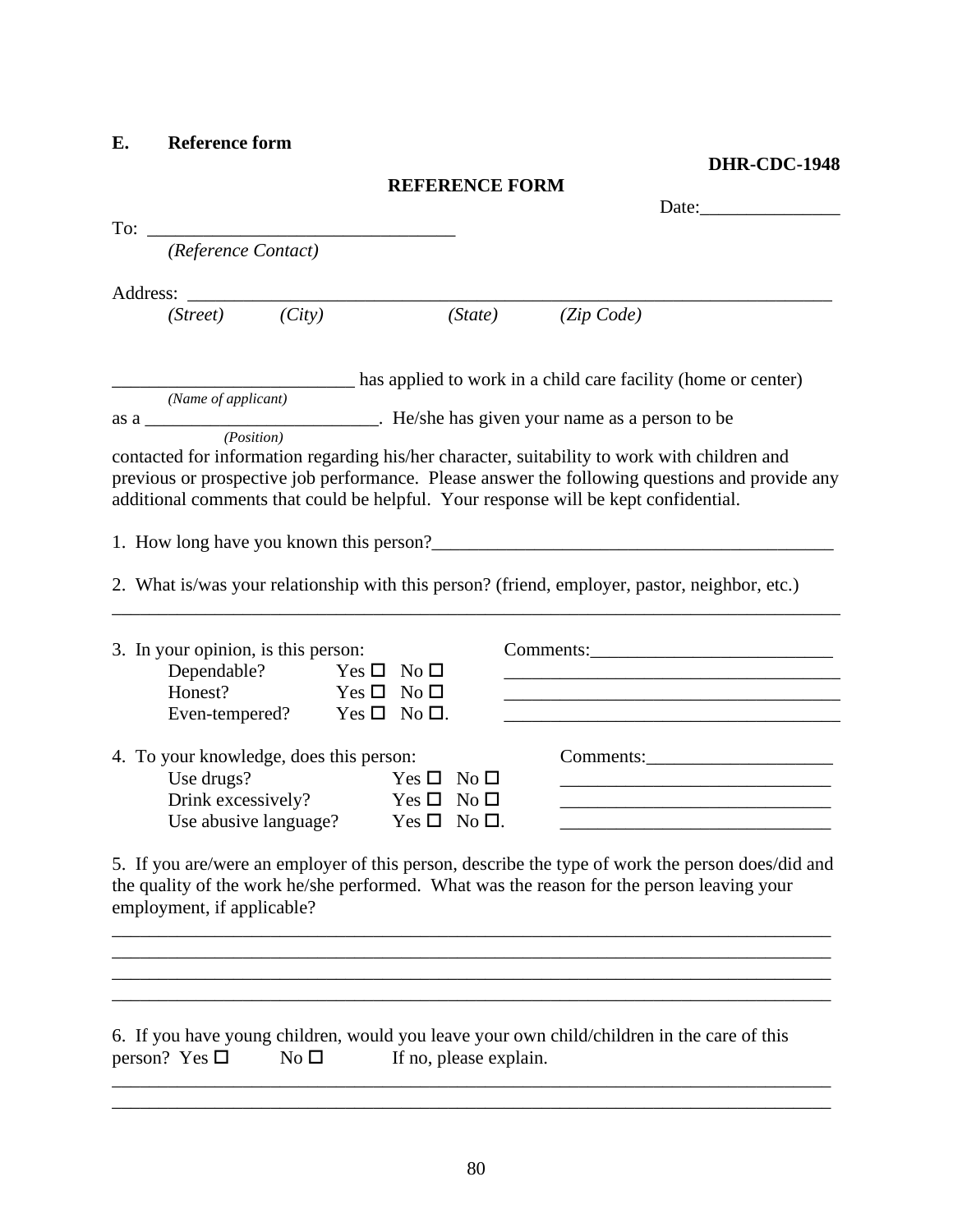7. To your knowledge, does this person have qualities, traits, or abilities that make him/her particularly suitable to care for children? Yes  $\Box$  No  $\Box$  Please explain. particularly suitable to care for children? Yes  $\Box$  No  $\Box$  Please explain.

\_\_\_\_\_\_\_\_\_\_\_\_\_\_\_\_\_\_\_\_\_\_\_\_\_\_\_\_\_\_\_\_\_\_\_\_\_\_\_\_\_\_\_\_\_\_\_\_\_\_\_\_\_\_\_\_\_\_\_\_\_\_\_\_\_\_\_\_\_\_\_\_\_\_\_\_\_

| $Yes \Box$                                          | $\overline{\text{No}}$ If yes, please explain. | 8. Do you know of any reason why this person might not be suitable to care for children?                                                                                               |
|-----------------------------------------------------|------------------------------------------------|----------------------------------------------------------------------------------------------------------------------------------------------------------------------------------------|
|                                                     |                                                | 9. If you have any additional comments about this person you feel would be useful when<br>considering his/her application for employment in a child care facility, please state below. |
|                                                     |                                                |                                                                                                                                                                                        |
| Signature                                           | Date                                           | Telephone number                                                                                                                                                                       |
| Please return this form to:<br>Address of facility: |                                                |                                                                                                                                                                                        |
|                                                     |                                                |                                                                                                                                                                                        |

If you prefer **not** to provide a reference for this person, please sign here and return this form to the address above.

Signature Date

\_\_\_\_\_\_\_\_\_\_\_\_\_\_\_\_\_\_\_\_\_\_\_\_\_\_\_\_\_\_\_\_\_\_\_\_\_\_\_\_\_\_\_\_\_\_\_\_\_\_\_\_\_\_\_\_\_\_\_\_\_\_\_\_\_\_